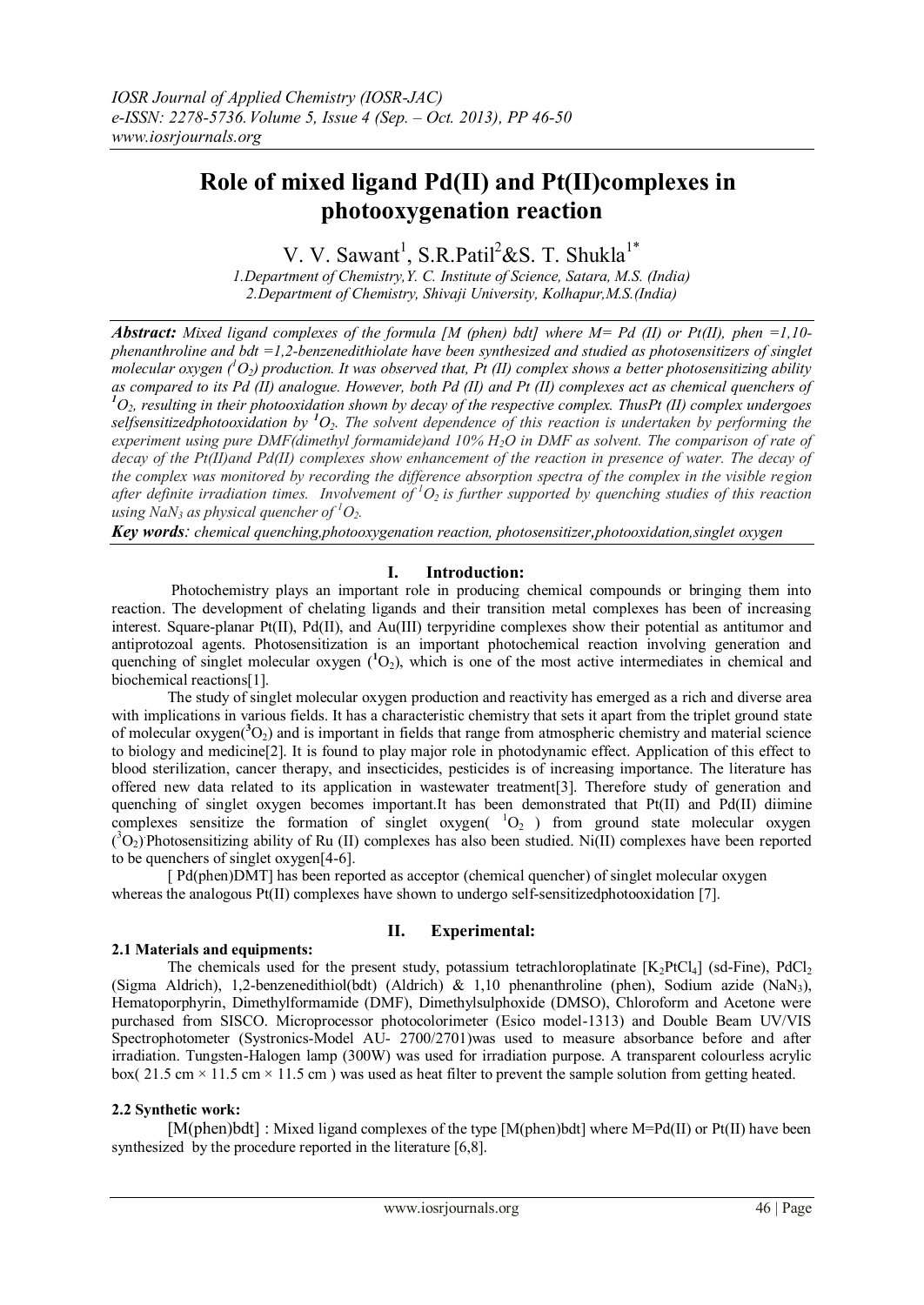#### **2.3. General Irradiation Procedure:**

For irradiation, a wooden box (75 cm  $\times$  25 cm  $\times$  19 cm) was used as a dark chamber. At one end of this wooden box, the light source was fitted. The acrylic box was placed at a fixed distance( 15 cm) from the source. The solution to be photolyzed was transferred into a cuvette having 1 cm path length and was placed at the other side of the acrylic box ( at a distance of 6 cm )for irradiation. Absorbance of this solution was measured before and after irradiation.

#### **2.4 Photochemical Studies:**

**A 0.**2mM solution of [M (phen) ( bdt)] in DMF was bubbled with molecular oxygen for 20 minutes. It was irradiated for different time intervals and absorbance of the solution was measured as a function of time. Taking into account the difference in behaviour, separate experiments were performed for Pd(II) and Pt(II) complexes.

## **2.4.1[Pt(phen)(bdt)] :**

Photolysis of [Pt(phen)(bdt)] was performed with and without sodium azide, a well known Physical quencher of  ${}^{1}O_{2}$ . For this, pilot experiments were performed with different concentrations of the complex and NaN<sup>3</sup> to select optimum concentration range. Oxygen saturated solution of [Pt(phen)bdt] (0.2mM) and different concentrations of NaN<sub>3</sub> (0, 0.05mM and 0.1mM) was irradiated and decay of the complex was monitored by noting the absorbance after definite irradiation times. Photolysis of molecular nitrogen saturated solution of the complex was also studied.

## **2.4.2 [ Pd(phen)(bdt)] :**

After a series of pilot experiments the optimum concentration of solution to be photolyzed was decided. Photolysis of [Pd(phen)bdt] (0.5mM),Hematoporphyrin (0.08mM) and sodium azide (0.05mM )was carried out . A parallel experiment was also performed in absence of sodium azide for comparison. Pure oxygen gas was bubbled through the solutions for 15 minutes before irradiation. Similar experiment was performed after passing molecular nitrogen through the experimental solution.

## **2.4.3. Solvent Effect:**

Photolysis of the complex has been performed using 10 % aqueous DMF to study the effect of solvent. The reaction was monitored by recording difference absorption spectra after definite time intervals.

# **III. Results and Discussion:**

The complexes were characterized by IR and NMR. The spectra obtained are in good agreement with those reported in the literature[9-11]. The [M(phen)bdt]complexes show five absorption bands. The lowest triplet state  ${}^{3}S_{1}$ of the longest wavelength is photochemically important as shown earlier in [Pd(bpy)(dmt)].

#### **3.1 Photochemical studies:**

## **3.1.1** [Pd(phen)bdt] as an acceptor of  ${}^{1}O_{2}$ **:**

Absorbance of Oxygen saturated solution containing 0.5mM [Pd(phen)bdt] and 0.08mM Hematoporphyrin at 500nm was found to decrease which may be due to the decay of [Pd(phen)bdt] complex. However, when the mixture was irradiated in presence of pure molecular nitrogen, this decay was not observed. Also, there was no decrease in absorbance if the solution was kept in dark. There was 5% decrease in absorbance when oxygen saturated solution of [Pd(phen)bdt] was irradiated for 4 hours. Therefore it can be concluded that the decrease in absorbance is due to the combined action of the complex [M(phen)bdt], Hematoporphyrin, light and molecular oxygen. Hematoporphyrin is a well-known sensitizer of  ${}^{1}O_{2}$ . Therefore this decay might involve singlet molecular oxygen(fig.1). Involvement of singlet oxygen is proved by quenching of this decay in presence of sodium azide.



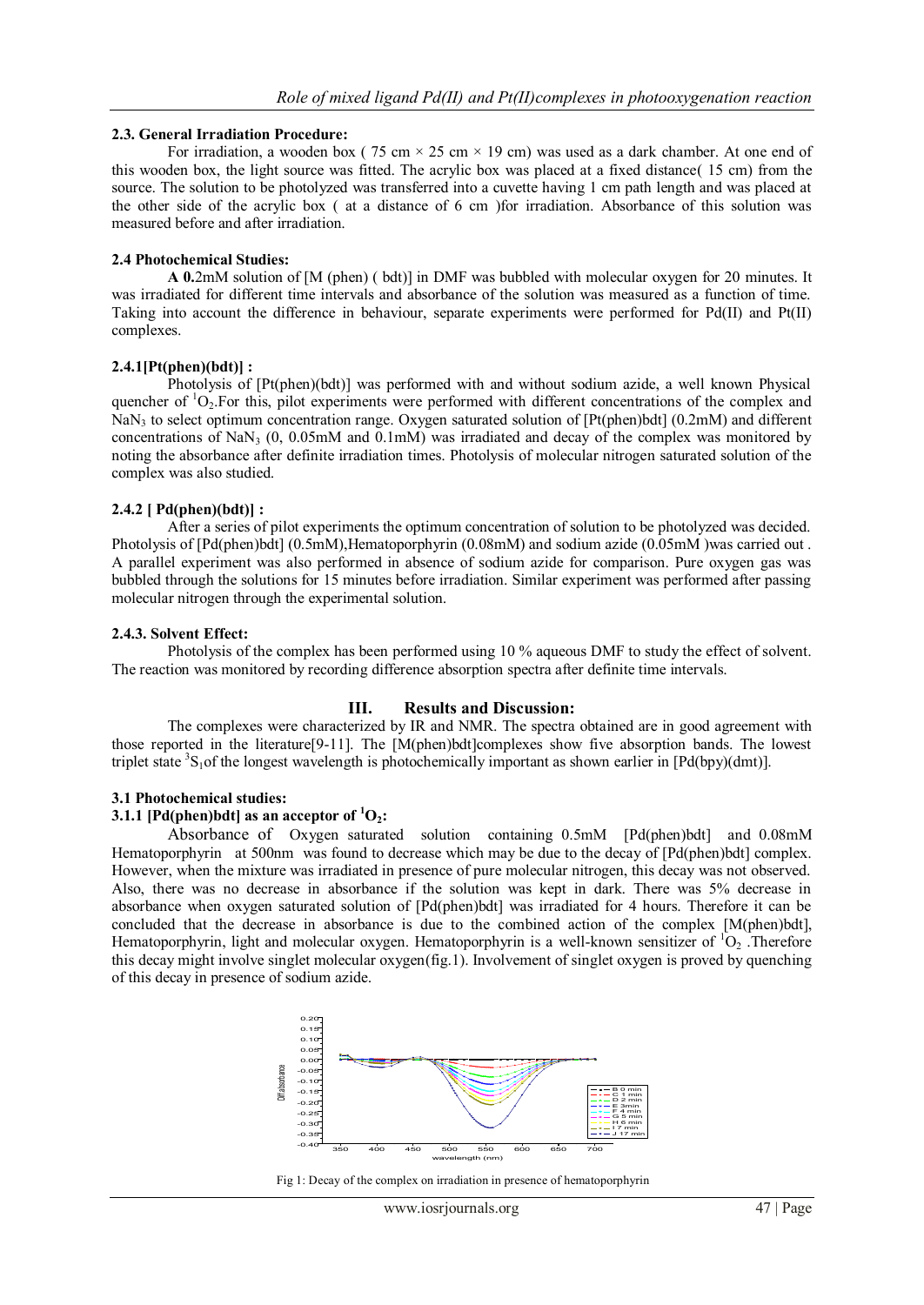From the above results, it can be noted that Pd(II) complex under study acts as chemical quencher of <sup>1</sup>O<sub>2</sub>. This can be explained by the following mechanism[12]-

$$
{}^{1}S_{0} \xrightarrow{hv} {}^{1}S_{1}
$$
  
\n
$$
{}^{1}S_{1} \xrightarrow{ISC} {}^{3}S_{1}
$$
  
\n
$$
{}^{3}S_{1} + {}^{3}O_{2} \xrightarrow{ET} {}^{1}S_{0} + {}^{1}O_{2}
$$
  
\n
$$
{}^{1}O_{2} \xrightarrow{kd} {}^{3}O_{2}
$$
  
\n
$$
{}^{1}O_{2} + Q \xrightarrow{k_{q}} {}^{3}O_{2} + Q^{*}
$$
  
\n
$$
{}^{1}O_{2} + Q \xrightarrow{k_{r}} QO_{2}
$$
  
\n
$$
Q = [Pd(phen)bdt]
$$

 $S =$  Hematopor

#### **3.2.1. Self-sensitized photooxidation of [Pt(phen)bdt]:**

Oxygen saturated solution of [Pt(phen)bdt] ( 0.2mM) in DMF was irradiated withvisible radiation . The absorbance was noted at different times of irradiation to study thephotolysis. The photolysis results in decay of the complex which is shown by decrease inabsorbance of the solution. The change in absorbance corresponds to the amount reacted(x) and initial absorbance is taken as "a". A graph is plotted between  $(x/a-x)$  of the complex vs. irradiation time (Fig: 2.1 and 2.2).





Fig.2.1 plot of (x/a-x) of the complex [Pt(phen)(bdt)] and different Fig.2.2:plotof (x/a-x) of the complex [Pd(phen)(bdt)] and concentrations of sodium azide against time different concentrations of sodium azide against time

Linear nature of the plot indicates that the decay of [M(phen)bdt] follows second order kinetics. This is also confirmed by log-log plot . This photolysis was further studied in presence of known  ${}^{1}O_{2}$  quencher such as sodium azide( $NaN<sub>3</sub>$ ). It was found that the decay of the complex was reduced when  $NaN<sub>3</sub>$  was added to [Pt(phen)bdt] and then irradiated. Oxygen saturated solution of [Pt(phen)bdt] (0.2mM) and NaN<sub>3</sub> (0.1mM) was irradiated and decay of the complex was monitored by noting the absorbance after definite irradiation times. It can be seen from Fig.1 that when concentration of  $NaN<sub>3</sub>$  is increased, decay of the complex is reduced. A comparison of the slopes of lines confirms this trend. A remarkable change in the color of the oxygen saturated solution of [Pt(phen)bdt] in DMF was observed before and after irradiation. Reddish purple color of the solution before irradiation changed to pale yellow after irradiation for thirty minutes. This may be due to a chemical reaction between  $[Pt(phen)bdt]$  and  ${}^{1}O_{2}$  produced during photolysis. Quenching of this reaction in presence of NaN<sub>3</sub>, indicates the involvement of singlet oxygen. This was further confirmed by the fact that there was no decrease in absorbance on photolysis in presence of pure molecular nitrogen. Also, if this solution was kept in dark, no decrease in absorbance was observed. Thus it can be concluded that the above decay requires combined action of [Pt(phen)bdt], light and oxygen. This indicates that the complex acts as photosensitizer as well as acceptor of singlet oxygen. The process is thus referred to as self sensitized photooxidation. The mechanism proposed for this reaction is similar to that explained earlier for [Pt(phen)DMT] and [Pt(phen)TSA] [12]. Mixed ligand complexes containing 1,10-phenanthroline as one of the ligands and catechol or tertiary butyl

catechol as the other have also been reported to be stable to light irradiation for 5-6 hours . This confirms that it is not the phenanthroline moiety in [Pt(phen)bdt]which is attacked during photooxidation[7]. Thus it can be concluded that it must be the 1,2- benzenedithiol moiety which is attacked by  ${}^{1}O_{2}$ . This is supported by the literature which reveals the interaction of thioethers with  ${}^{1}O_2$  to give sulphoxides . Also it has been shown that [Pt(bpy)bdt] where bpy= 2,2' bipyridine can quench  ${}^{1}O_{2}$  to form sulphonated products[8].

The  ${}^{1}O_2$  production by the [M(phen)bdt]complex depends on the ligand field splitting by the ligands attached to the metal. But in this case, as both ligands are same, we consider the metal. In Pt(II), the ligand field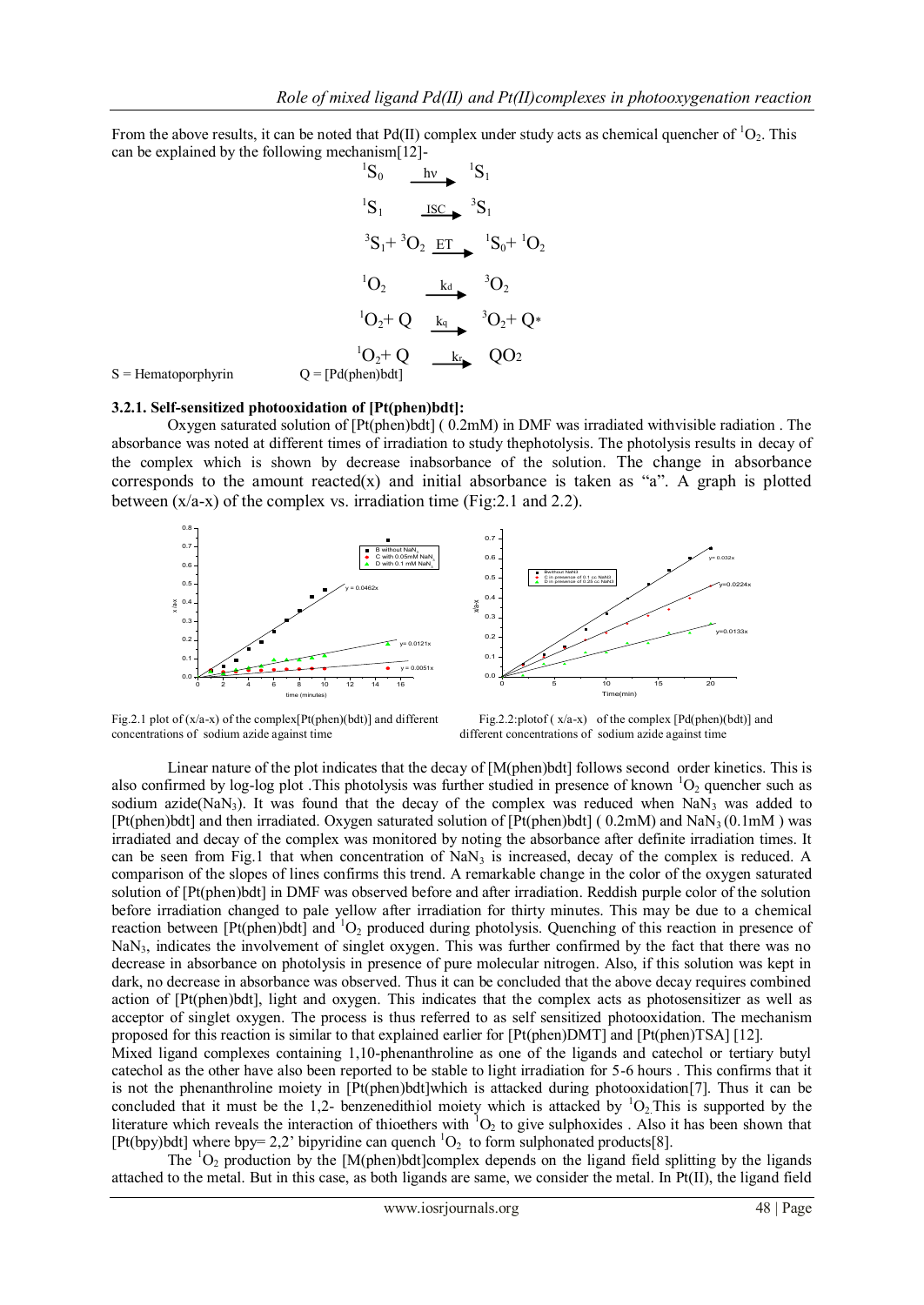increases by 30% to 50% from the corresponding Pd(II) complexes. Therefore the  ${}^{3}A_2$  state has much higher energy with respect to<sup>3</sup>S<sub>1</sub>. Thus Pt(II) complexes are better sensitizers. However in [Pd(phen)bdt], they may have the  ${}^{3}A_2$  state just below the  ${}^{3}S_1$ which provides pathway of radiationless decay resulting in its decreased photosensitizing ability.

#### **3.2.2 Photooxygenation of complexes in mixed solvent:**

- Review of literature reveals that reaction of metal thiolato complex with singlet oxygen can lead to several products [9-11] as -
- **i.** Formation of sulfenate at one of the sulfur sites only.
- **ii.** Formation of a bis-sulfenate.
- **iii.** Formation of mono or bissulfinate.
- **iv.** Formation of a mixed sulfenato/sulfinato complex.

In Co(III) thiolato complexes it has been reported earlier that protic solvents decrease the susceptibility of the thiolate ligand toward attack by singlet oxygen, but greatly increase the conversion of the peroxidic intermediate to the sulfenato product[13,14].



Fig 3.1 a &b: the second order plots of [Pt(phen)(bdt)] and [Pd(phen)(bdt)] . The comparison of slopes of the lines suggests the enhancement in reaction in presence of aqueous (10%water in DMF)solvent. Fig 3.2 a &b: The plot of rate (dx/dt) against time shows increase in rate of photolysisof the complexes. Higher rate of reaction may be due to stabilisation of reaction intermediate in presence of water(protic solvent) [14].

#### **IV. Conclusion:**

Comparative study of  $[M(phen)(bdt)]$  shows that  $[Pt(phen)(bdt)]$  acts as photosensitizer as well as acceptor (chemical quencher) of  ${}^{1}O_{2}$  whereas [Pd(phen)(bdt)] although not a photosensitizer, acts as chemical quencher of  ${}^{1}O_{2}$ . The observations suggest an increase in the reaction rate when the solvent DMF contains 10% water.This may be due to the stabilization of the intermediate in presence of water.It has been reported recently that mixed ligand Pd(II) complexes exhibit significant biological activity[15]. Thus, in future, these complexes can be tested for their biological activity.

#### **Acknowledgement:**

This research was sponsored by the University grant Commission. Their support isgratefully acknowledged. Special thanks are due to Dr.ArvindBurungale, Principal,Y.C. Institute of Science Satara, for his support and encouragement.